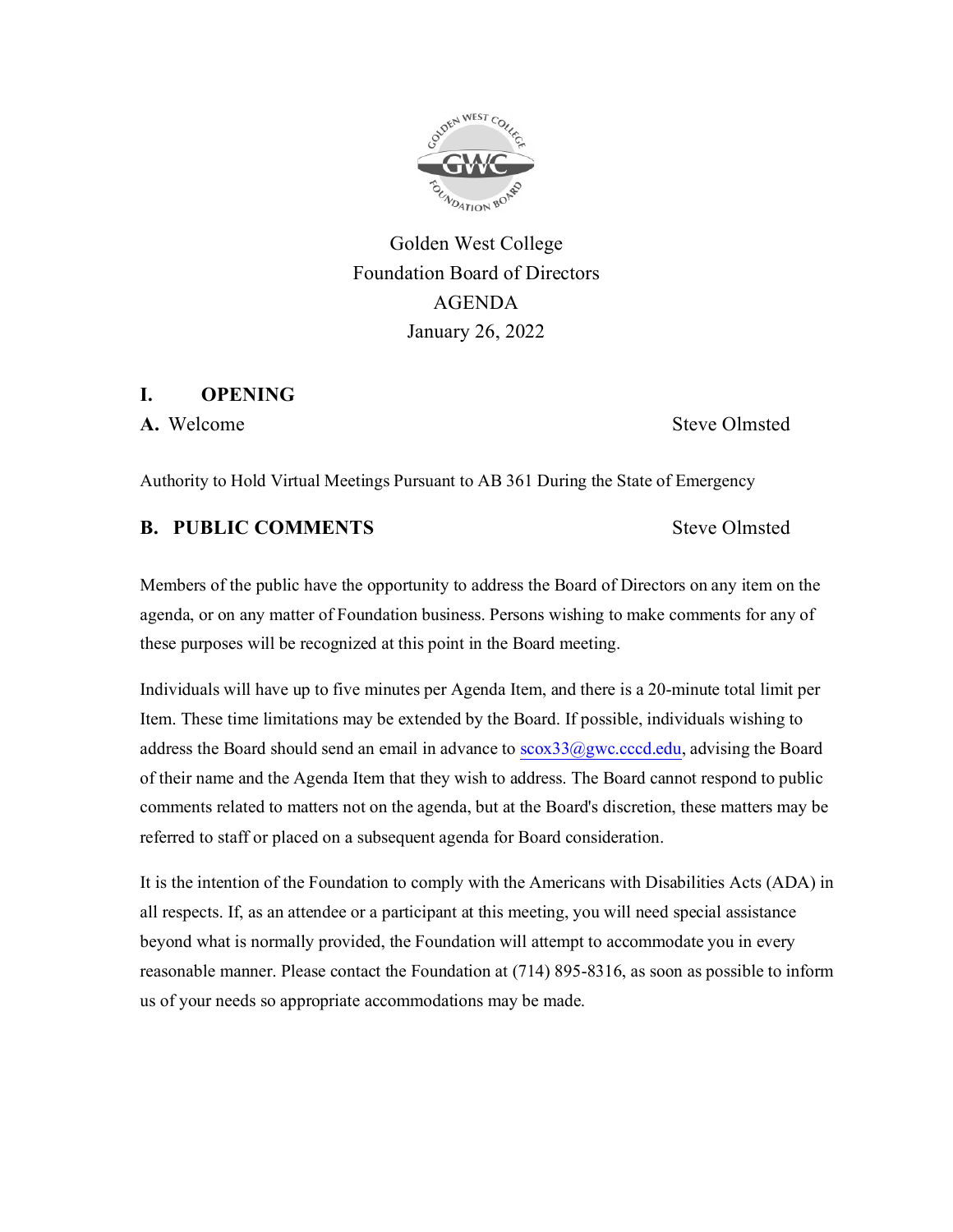### **II. ACTION**

| A. Approval of Minutes, $11/17/2021$           | <b>Steve Olmsted</b> |
|------------------------------------------------|----------------------|
| <b>B.</b> Treasure Report                      | Paul Wisner          |
| <b>C.</b> Investment Report                    | Paul Wisner          |
| <b>D.</b> Ratification of Expenditures         | Paul Wisner          |
| <b>E.</b> Approval of financial audited report | <b>Steve Olmsted</b> |
|                                                |                      |

### **III. REPORTS**

| A. President's Report & Update | Tim McGrath  |
|--------------------------------|--------------|
| <b>B.</b> ASGWC Report         | Kaly Mendoza |
| <b>C.</b> Foundation Report    | Bruce Berman |

## **IV. CLOSING**

Future Board Meetings via Zoom  $\omega$  10:30 AM – Instructions to be emailed prior. **If the District approves in-person meetings to be held during the year the schedule will change accordingly.**

**2022 Meeting Dates: Outlook meeting requests have been sent for the following dates: 03/23, 05/25, 07/27, 09/28, 11/16**

# **[Join Zoom Meeting](https://nam10.safelinks.protection.outlook.com/?url=https%3A%2F%2Fcccd-edu.zoom.us%2Fj%2F96963613268%3Ffrom%3Daddon&data=04%7C01%7Cscox33%40gwc.cccd.edu%7C80b6f2371aaf44411b6408d9db958a57%7Cee57f5551d704a8b8edac0f4071a4458%7C0%7C0%7C637782257583849520%7CUnknown%7CTWFpbGZsb3d8eyJWIjoiMC4wLjAwMDAiLCJQIjoiV2luMzIiLCJBTiI6Ik1haWwiLCJXVCI6Mn0%3D%7C3000&sdata=hmXoCXijorudIFFI4ki3xWS5enyTIbyogASI0u59Po0%3D&reserved=0)**

One tap mobile: US: [+16699006833,,96963613268#](tel:+16699006833,,96963613268) or [+12532158782,,96963613268#](tel:+12532158782,,96963613268) Meeting URL: [https://cccd-edu.zoom.us/j/96963613268?from=addon](https://nam10.safelinks.protection.outlook.com/?url=https%3A%2F%2Fcccd-edu.zoom.us%2Fj%2F96963613268%3Ffrom%3Daddon&data=04%7C01%7Cscox33%40gwc.cccd.edu%7C80b6f2371aaf44411b6408d9db958a57%7Cee57f5551d704a8b8edac0f4071a4458%7C0%7C0%7C637782257583849520%7CUnknown%7CTWFpbGZsb3d8eyJWIjoiMC4wLjAwMDAiLCJQIjoiV2luMzIiLCJBTiI6Ik1haWwiLCJXVCI6Mn0%3D%7C3000&sdata=hmXoCXijorudIFFI4ki3xWS5enyTIbyogASI0u59Po0%3D&reserved=0)

Meeting ID: 969 6361 3268

### **Join by Telephone**

For higher quality, dial a number based on your current location.